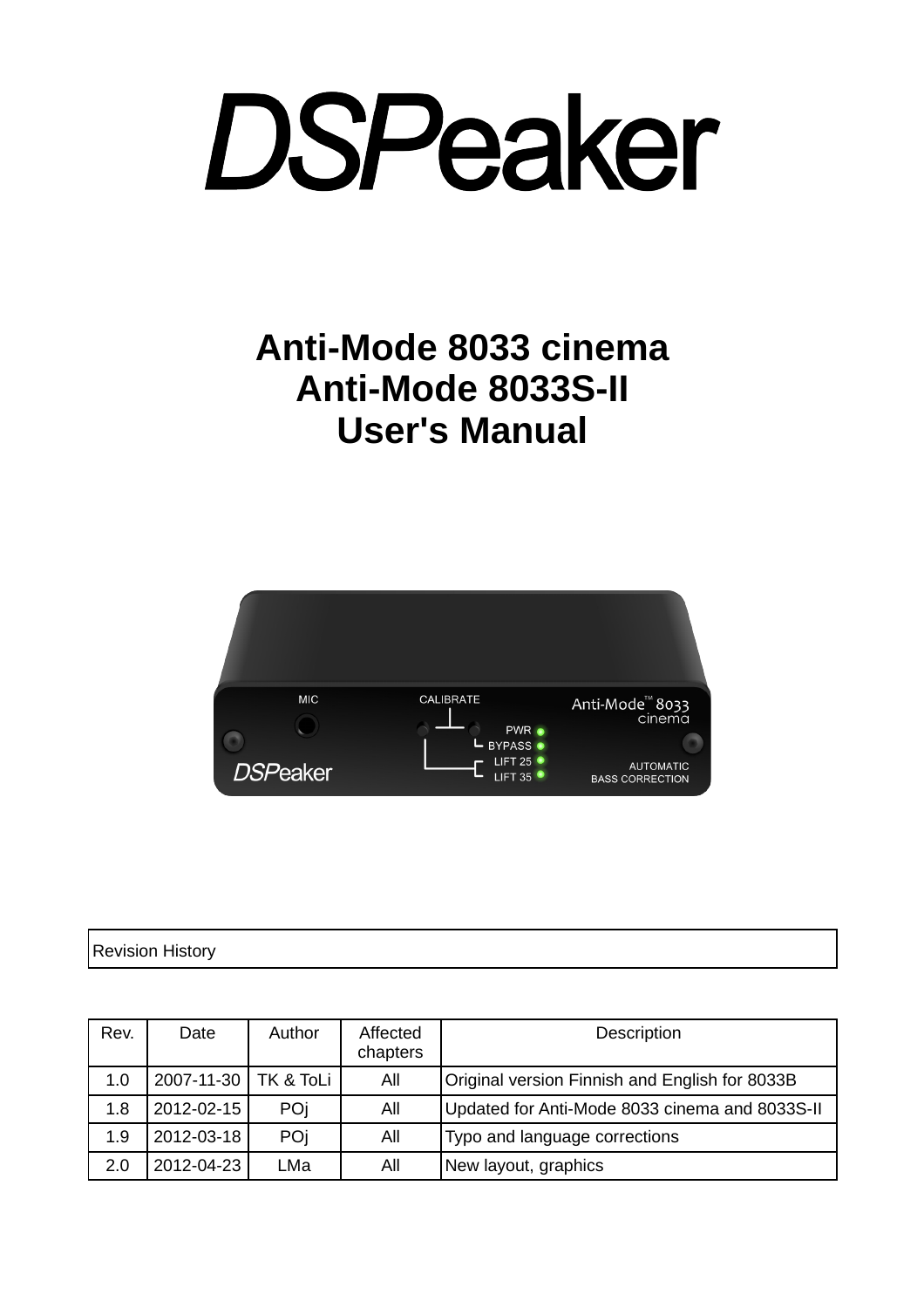#### **Recycling information**

The product you have purchased is marked according to the **Waste Electrical and Electronic Equipment Directive** (WEEE Directive). There are take-back systems in place that help to preserve nature and natural resources when products are disposed of appropriately. If you need to



dispose of this product, please use the take-back system that has dedicated collection facilities for electronic equipment. Do not put the product into household waste disposal!

Also, the product has been manufactured using parts and processes that follow the directive of the Restriction of the use of certain Hazardous Substances in Electrical and Electronic Equipment (RoHS).

#### **Intended Use**

The product has been designed for normal indoor use and be connected to other equipment with cables not exceeding 3m (10 feet) in length. If you use cables of extended length, check that their quality is sufficient and observe electrostatic discharge precautions when connecting or disconnecting them. Use of the product outdoors, in humid or other extreme environments, may cause reduced performance and/or risks to the user of the equipment.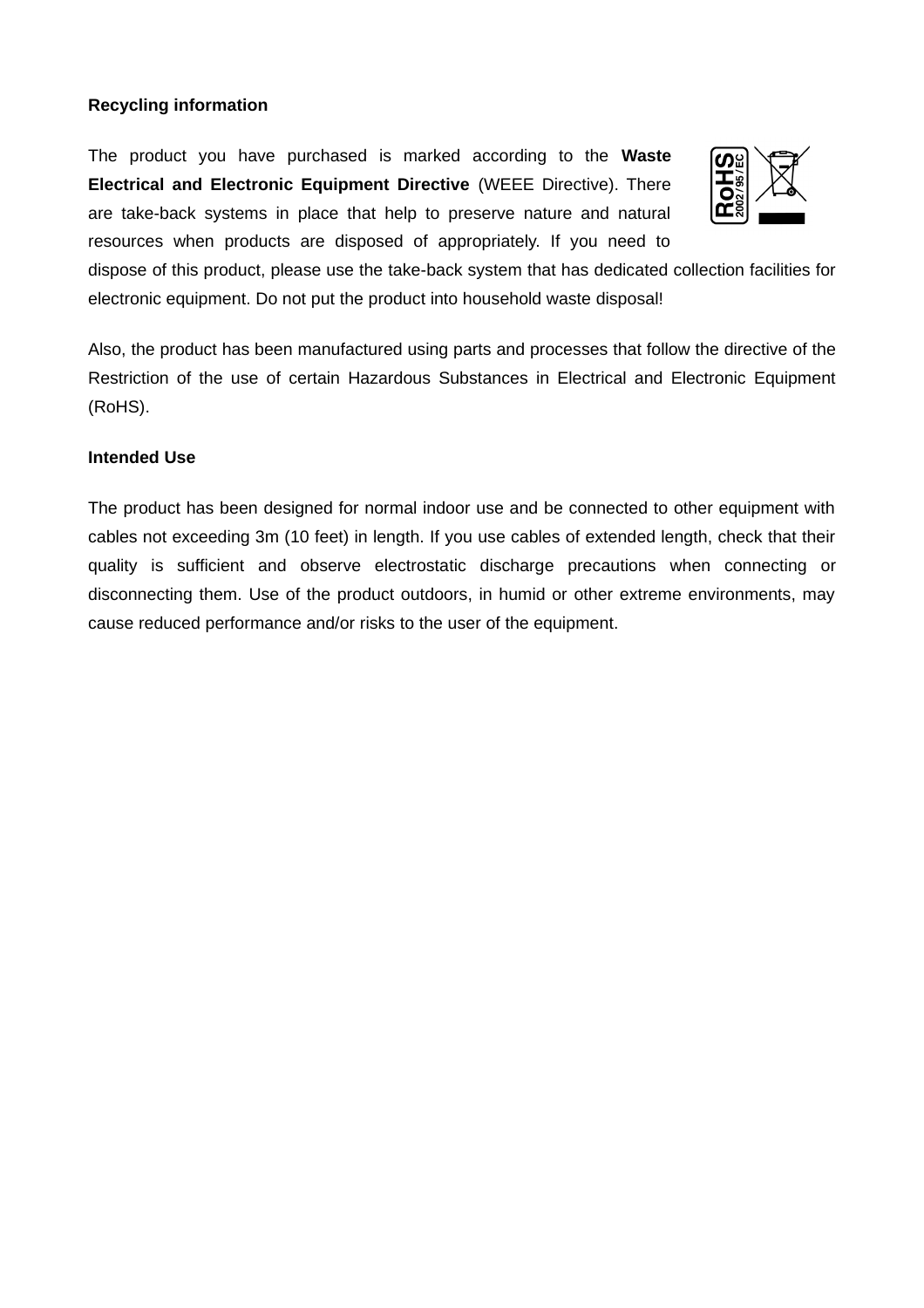### **Table of contents**

| 3.1. Strategy 1, "Compensation of the worst response point"11 |  |
|---------------------------------------------------------------|--|
|                                                               |  |
|                                                               |  |
|                                                               |  |
|                                                               |  |
|                                                               |  |
|                                                               |  |
|                                                               |  |
|                                                               |  |
|                                                               |  |
|                                                               |  |
|                                                               |  |
|                                                               |  |
|                                                               |  |
|                                                               |  |
|                                                               |  |
|                                                               |  |
|                                                               |  |
|                                                               |  |
|                                                               |  |
|                                                               |  |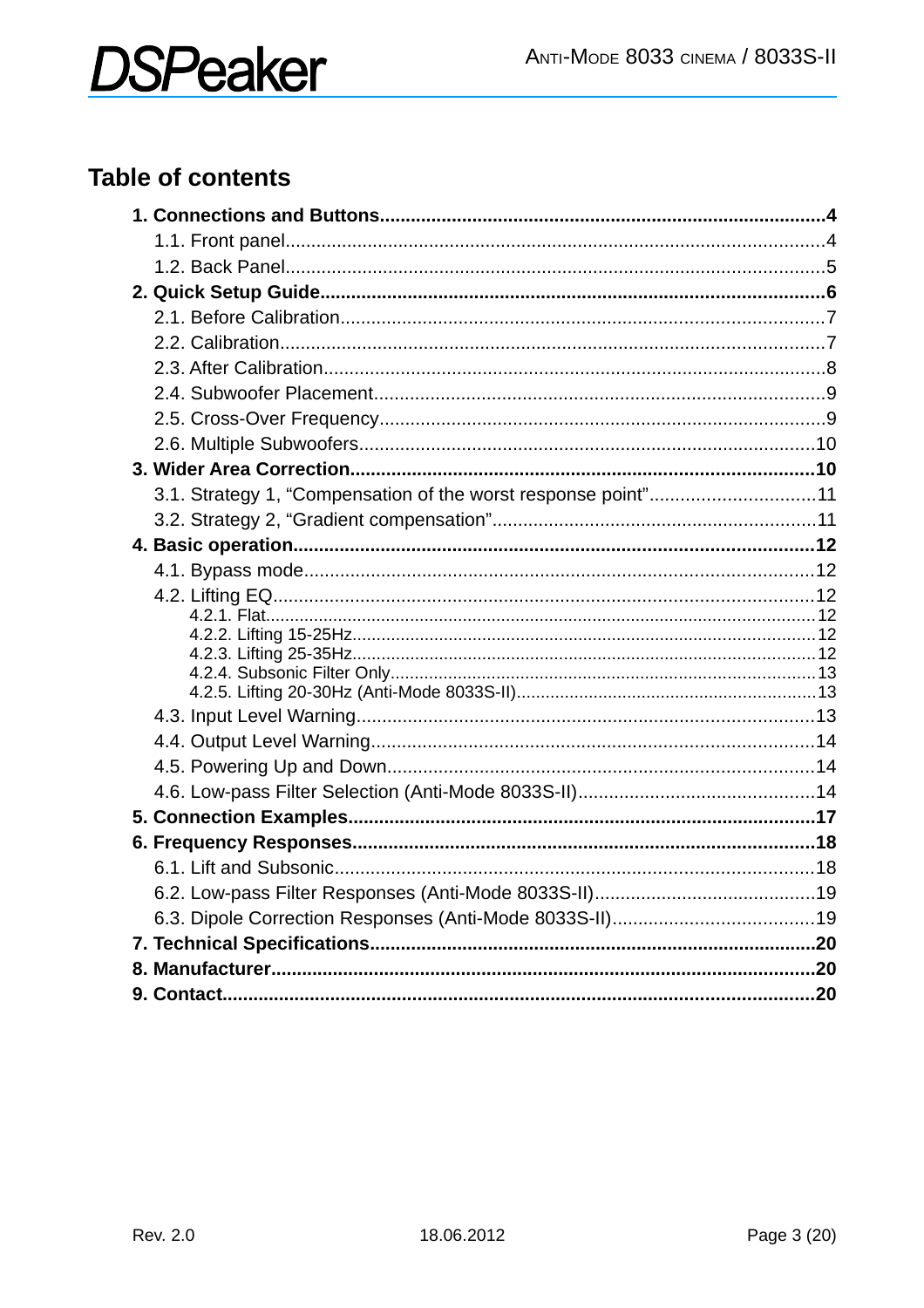# **:Peaker**

### **1. Connections and Buttons**

#### **1.1. Front panel**



- 1. Microphone input jack.
- 2. LIFT Button: LIFT25 / LIFT35 / FLAT selector.
	- Short press: Selects low frequency boost mode.
	- Long press (with bypass off): Stores current settings.
	- Long press (with bypass on): Enter filter selection mode (Anti-Mode 8033S-II).
- 3. BYPASS Button: BYPASS selector.
	- Short press: Toggle Bypass mode (disable / enable processing)
	- Long press: Begin secondary calibration for Wide Area Correction.
	- Long press of both LIFT and BYPASS buttons: Begin main calibration.
- 4. PWR LED: Lit when the device is on.
	- Flashes in filter edit mode, other LEDs show selected filter (Anti-Mode 8033S-II).
- 5. BYPASS LED: Lit when the Anti-Mode correction and lifts are bypassed.
	- Flickers for 3dB input level warning (if flickers constantly, please reduce input level)
- 6. LIFT25 LED: Lit when the 15-25Hz lifting EQ (equalization) and subsonic filter is on.
	- Is dimly lit along with the LIFT35 LED when the subsonic filter is active without lift.
	- Flashes during calibration.
	- Flickers for output saturation warning (please reduce input level).
- 7. LIFT35 LED: Lit when the 25-35Hz lifting EQ and subsonic filter is on.
	- Is dimly lit along with the LIFT25 LED when the subsonic filter is active without lift.
	- Flickers for input overdrive warning (please reduce input level).

Level warnings create an irregular flickering of the respective LEDs. In calibration and low-pass filter selection mode the LEDs flash on and off in a steady pace.

Anti-Mode 8033 cinema has yellow LEDs by default. Anti-Mode 8033S-II has blue LEDs by default.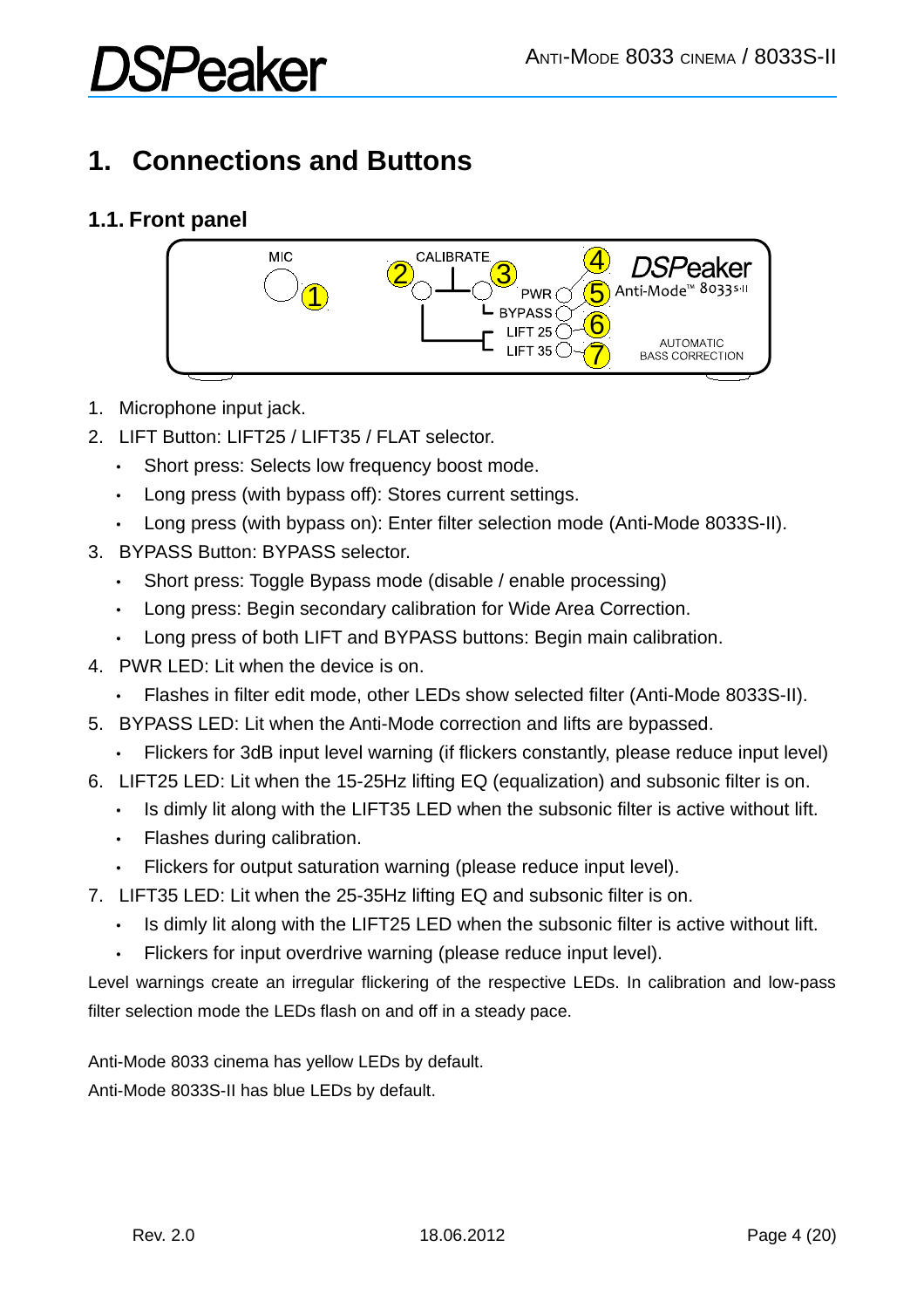# PA2:

#### **1.2. Back Panel**



*Anti-Mode 8033 cinema Back Panel*

Anti-Mode 8033 cinema

- 1. 9 VAC / 12 VDC connector: Input power.
- 2. LINE OUT / RCA connector: To subwoofer.
- 3. LINE IN / RCA connector: LFE (Low-Frequency-Effects) or SUB (subwoofer) signal from the pre-amplifier or AVR (Audio/Video Receiver).



*Anti-Mode 8033S-II Back Panel*

Anti-Mode 8033S-II

- 1. 9 VAC / 12 VDC connector: Input power.
- 2. OUT 180° connector: Inverted-phase RCA out.
- 3. OUT 0° connector: In-phase RCA out (to subwoofer, default)
	- A balanced XLR output can be created by combining the signals from the OUT  $0^{\circ}$ and OUT 180° connectors.
- 4. LEFT LINE IN / RCA connector: LFE or SUB signal from the pre-amplifier or AVR.
- 5. RIGHT LINE IN / RCA connector: LFE or SUB signal from the pre-amplifier or AVR.

The dual LEFT / RIGHT inputs can be used to connect stereo systems that have only stereo preamplifier outputs instead of a single LFE output.

You can also connect your home theater LFE output to the LEFT input and stereo system to the RIGHT input using an optional stereo to mono summing cable.

Both Anti-Mode 8033 models can also be connected to speaker-level outputs using a power reduction device or a suitable resistor divider cable.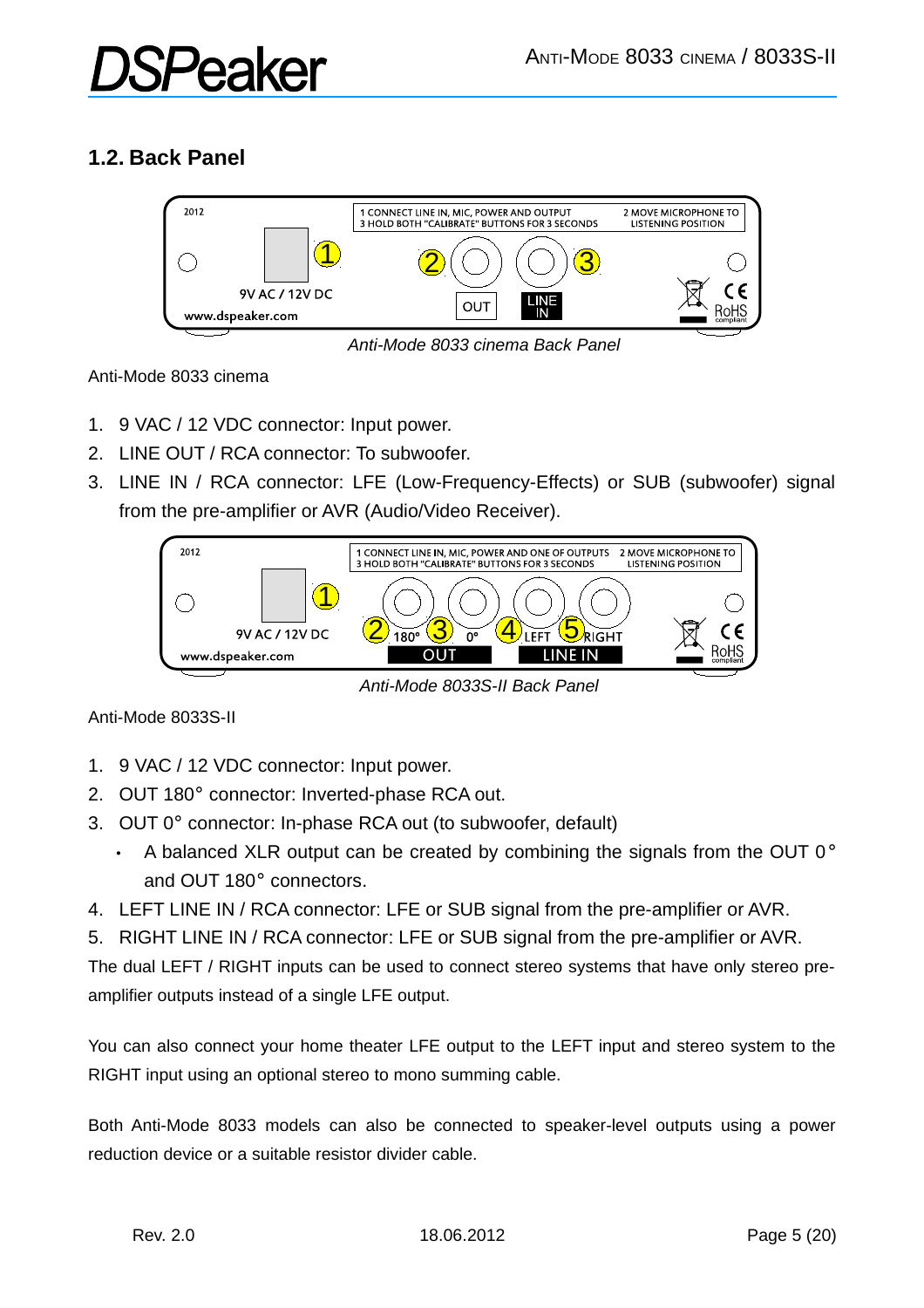### **2. Quick Setup Guide**

- 1. Please read the rest of the manual to get the most out of your system and the Anti-Mode 8033.
- 2. Connect the subwoofer signal to "LINE IN" (LEFT input on the 8033S-II).
- 3. Connect the active subwoofer to "LINE OUT" (or OUT 0°) output.
- 4. Connect the microphone plug to the "MIC" jack and place and fix the microphone as close to the listening position (head of the listener) as possible. Use of a microphone stand helps with correct microphone placement.
- 5. Connect the power supply to the "9 VAC / 12 VDC" connector and wall socket.
- 6. Anti-Mode 8033 will turn on automatically when you plug it in.
- 7. Note: All LEDs on the front panel are lit if the device has never been calibrated.
- 8. Switch on the subwoofer and moderately reduce its volume setting.
- 9. Press and hold both LIFT and BYPASS buttons for three seconds to start the first (main) calibration process. Release the buttons when the LIFT25 LED starts flashing.
- 10. If you keep holding the calibrate buttons down the calibration process will be aborted.

Anti-Mode will generate up to 7 frequency sweeps (depending on the complexity of the correction required). The calibration process can last 15-30 minutes. When the LIFT25 LED stops flashing the calibration process is completed.

For best results, run your AVR's calibration program to set speaker levels and distances after the Anti-Mode calibration has finished.



*Setting up Anti-Mode 8033*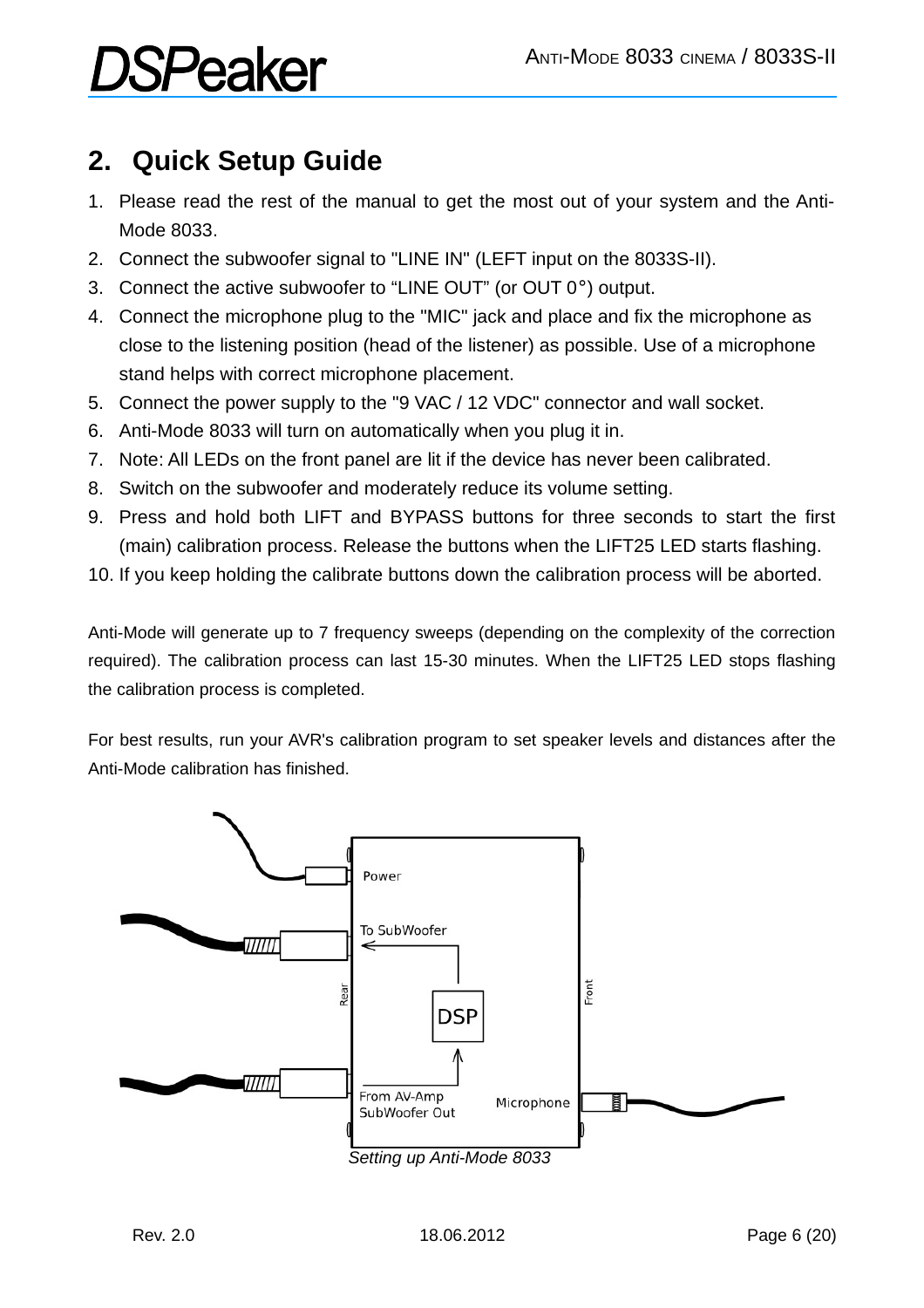#### **2.1. Before Calibration**

If you have a small reflex subwoofer, decrease its volume before calibration. If the subwoofer has a built-in low-pass or other type of filter, it should be deactivated before the calibration process and re-activated after calibration. Cross-over and low-pass filters in the AVR do not affect calibration since they take place before the Anti-Mode 8033 in the signal chain. Also, any other audio equipment connected before the Anti-Mode 8033 will not interfere with the calibration process.

Pay close attention to the vertical positioning (height) of the calibration microphone since proper room mode correction may be affected. The microphone is omnidirectional, so its precise orientation doesn't matter. If you use your subwoofer with doors closed, keep them closed during the calibration. If you want the room correction to affect a wider area, the first calibration point should be selected near the center of the listening area (or the primary listening position). More about Wider Area Correction in section 3.

#### **2.2. Calibration**

If you have the Anti-Mode 8033S-II and a dipole (open-baffle) subwoofer, select the preferred dipole correction mode before starting the calibration. (See the section 4.6 on "Low-pass Filter Selection".)

Press both the LIFT and BYPASS buttons on the front panel and hold them down to start the calibration process. Make sure that both of the buttons are pressed down at the same time. After a couple of seconds the LIFT25 LED starts flashing and calibration begins. Now release the buttons and wait for the automatic calibration to finish. The measurement program analyzes the room utilizing four to six frequency sweeps.

The calibration starts with a moderate output volume. The measurement routine allows wide range of input levels. The input level warning LED (BYPASS LED) starts to flicker if less than 3.0 dB of headroom is left during measurement. If this persists the generated output level is adjusted down. If the microphone is near overflow, the sweep is restarted.

The calibration process is very robust and it tolerates background noise very well, therefore speech and small noises do not affect the process. However, one should avoid making loud noises, especially near the microphone. For example, tapping the microphone or its cable can overflow the microphone input, causing the calibration process to restart.

Tip: Tapping the microphone with a finger is an easy way to test the microphone, you will see the BYPASS LED flicker. A harder tap will restart the calibration process.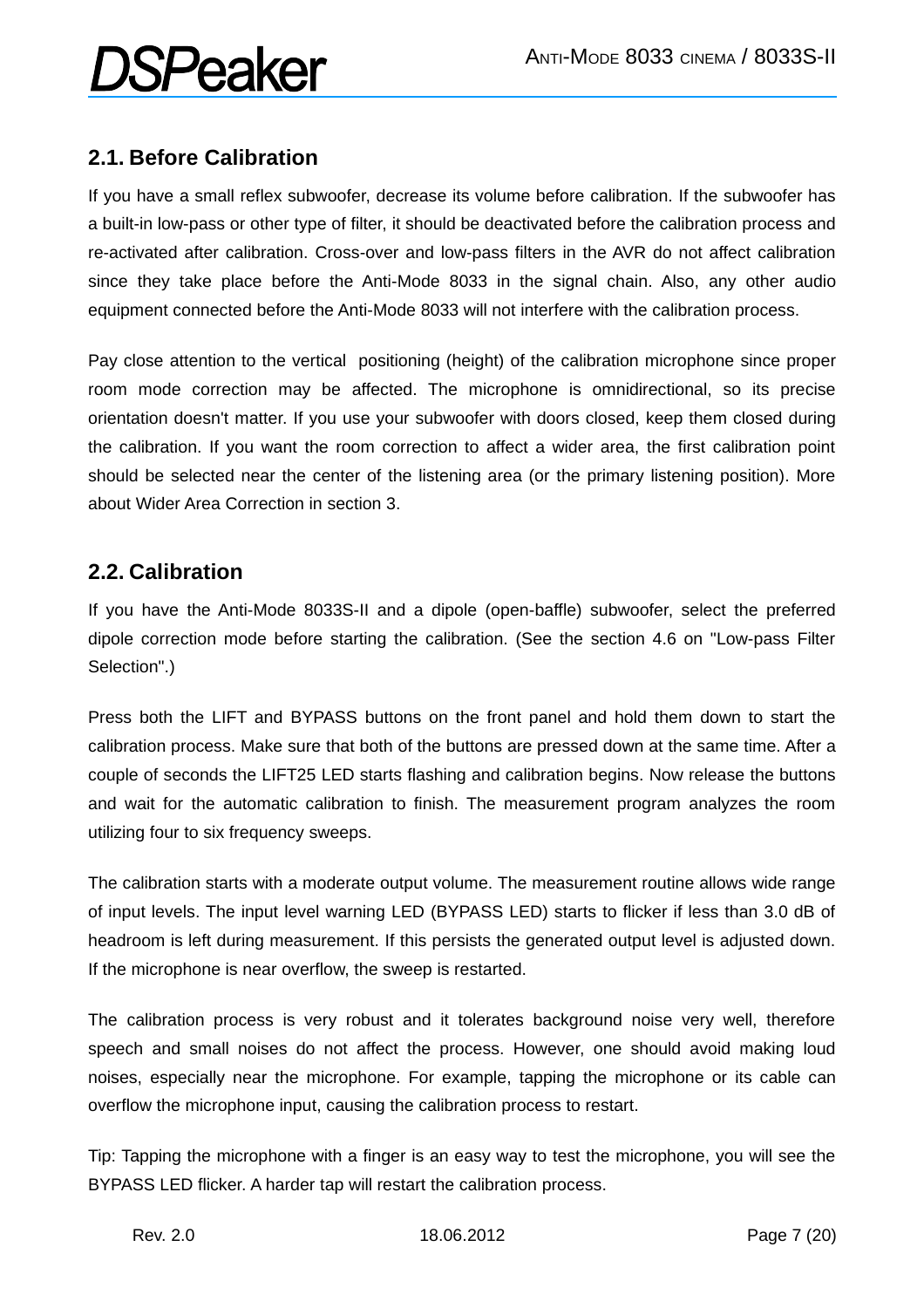If you initiate the calibration process by mistake, you can abort it by pressing either the LIFT or BYPASS buttons. This will restore your saved settings, including the lift settings (and other filter settings for the Anti-Mode 8033S-II).

Calibration is automatically aborted after one sweep if the microphone is not connected properly, is faulty, or the calibration signal is not detected (for example, the subwoofer is not turned on). The previously saved settings are restored in this case.

#### **2.3. After Calibration**

Once the last sweep is over, the calibration process is finished. The subsonic filter is automatically activated. The results are stored in the non-volatile memory inside the unit so they are not lost if the Anti-Mode loses power. Anti-Mode 8033 is now fully functional and the microphone can be detached, unless the user wishes to perform Wider Area Calibration.

After calibration the subwoofer may sound more quiet. This is partly because the overall sound level decreases when the room resonances are suppressed, and in part, it just sounds more quiet because you have been used to peaks in the audio output. It may take a while to get accustomed to the new sound but you quickly start to notice sounds on frequencies that were drowned out by the untreated peaks. The calibration process raises the overall level, so the subwoofer volume needs to be increased only slightly (1-6 dB). For best results perform this adjustment using the AVR's subwoofer volume control.

If the AVR supports speaker distances, you can add 90 cm (~36 inches) to the subwoofer distance relative to other speakers to compensate for the internal processing delay. This is not absolutely necessary since the delay is small enough that the human auditory system generally cannot detect it.

You can also use your AVR's automatic calibration functions to determine the correct distance and level settings. In this case, the processing latency of the Anti-Mode and the new subwoofer level is automatically taken into account by the AVR and you do not need to adjust them yourself. Use the AVR's "small" speaker setting best results. First calibrate the Anti-Mode, then perform the AVR calibration so it sees the corrected response.

Important! If only one sweep signal was generated during the calibration, one of the following situations occurred: the microphone was not properly connected, the calibration signal was not detected, or the calibration was aborted. If only two sweeps were generated, perhaps both buttons on the front panel were not pressed. In any case, the calibration process must be restarted.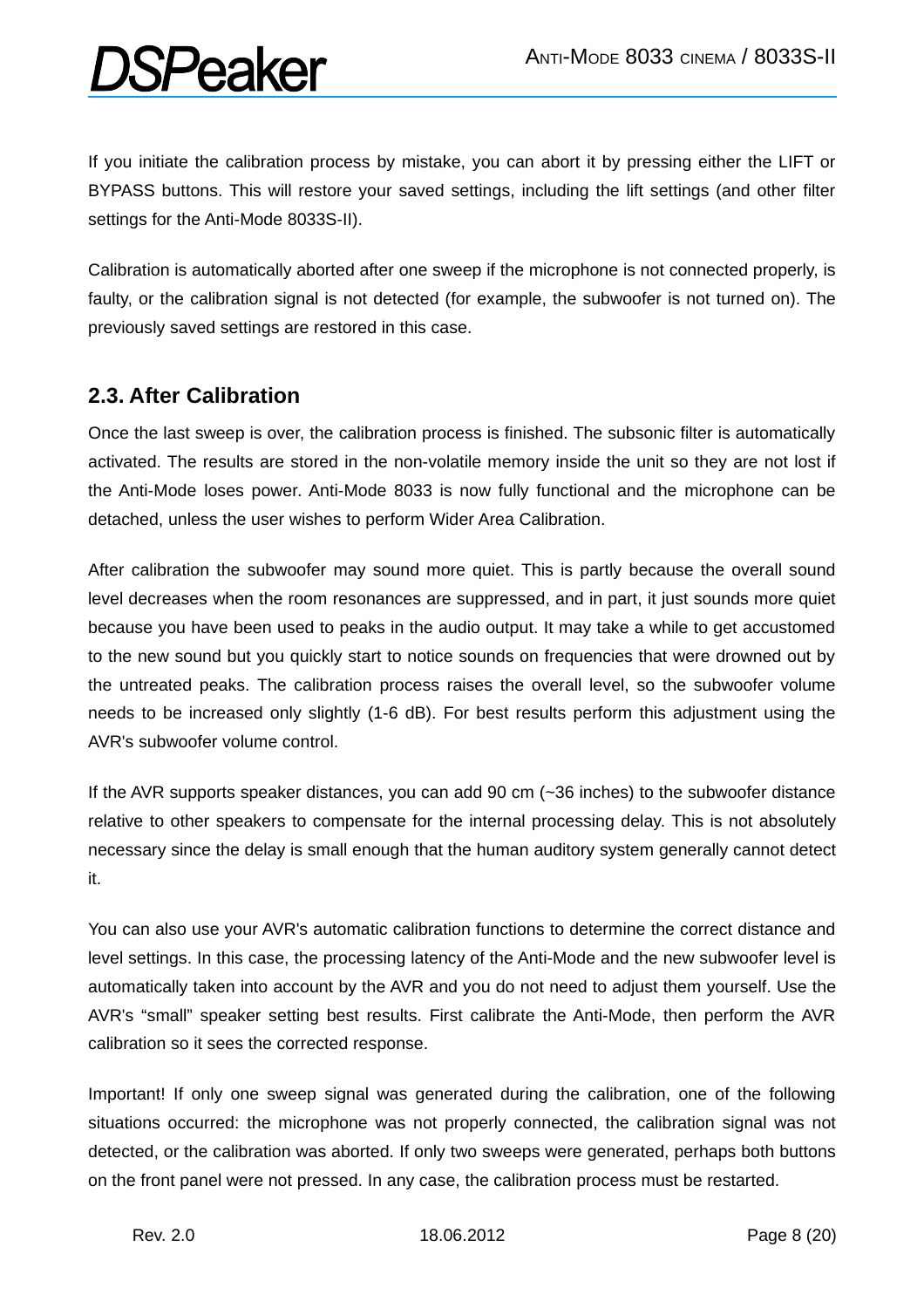Whenever the placement of the subwoofer or listening position changes (or the dipole correction has changed in Anti-Mode 8033S-II), the initial calibration should be performed again to ensure an optimal result.

#### **2.4. Subwoofer Placement**

*SPeaker* 

There are several opinions available on how to determine the best place for your subwoofer. Due to room reflections creating resonances, some frequencies are amplified (room modes / peaks) and some are attenuated (nulls / dips). Without a sub EQ device, you need to locate the subwoofer in a place that creates the flattest possible response in your room.

This is not what you want with Anti-Mode. With the Anti-Mode you do not need to be concerned about room modes because they are effectively corrected. Instead, you should concentrate on minimizing the number of nulls, because these cannot be corrected by a sub EQ device.

If you are not happy with your subwoofer performance in its current location, try locating the subwoofer in a corner of the room. This causes the room modes to be excited maximally, but reduces the occurrence of nulls. The boundary reinforcement from the corner walls also allows the sub to reproduce lower frequencies without using extra power. Run the Anti-Mode calibration after relocating the subwoofer.

Therefore, what was once considered the worst place to locate a sub is now the best place when using Anti-Mode!

#### **2.5. Cross-Over Frequency**

The appropriate cross-over frequency to use depends on the capabilities of the subwoofer and main speakers. For best results, the main speakers should be set to 'small' in the AVR so only the subwoofer (whose response is corrected) is responsible for reproducing the low frequencies.

With Anti-Mode the subwoofer integration through the AVR should be more effortless. You are now able to use a higher cross-over frequency than the standard 80Hz setting without the sub becoming localizable. We recommend trying 100Hz or 120Hz cross-over settin, but because there are varying differences between individuals, let your ears decide which setting is best for you.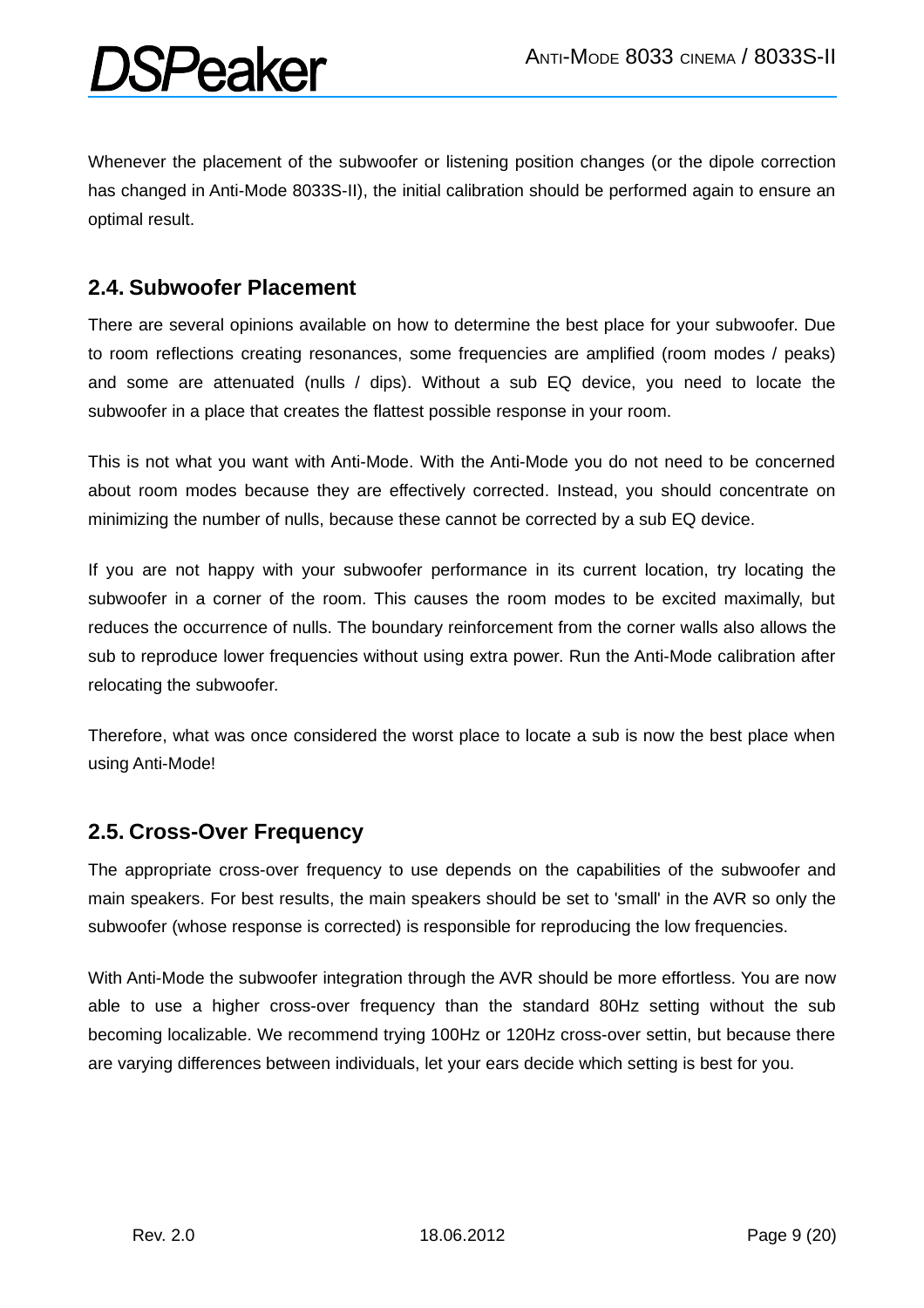#### **2.6. Multiple Subwoofers**

Having multiple subwoofers reproducing the same signal (dual mono) will result in a smoother response. Anti-Mode can be used with any system allowing you to use corner placement of your subs. Connect the Anti-Mode to the signal going into each sub, and calibrate them together. When calibrated together, the nulls created by one sub are filled in by the other sub. Anti-Mode takes this into account, creating a smoother overall response than if the subs were calibrated separately.

If you want to reproduce low frequencies in stereo, you need either two Anti-Mode 8033's or one Anti-Mode 2.0 Dual Core. Stereo at low frequencies is generally not needed, because low frequencies are omnidirectional and directional cues are determined from harmonics and other aural information. It is usually better to use the dual mono arrangement instead of stereo to get a more even response.

### **3. Wider Area Correction**

In some situations it is more favorable to compensate for room acoustics in a wider listening area. When this is done, the result is no longer optimal in any single listening position but is improved for a wider listening area. Before performing wider area correction the first (main) calibration procedure described in the earlier section must be performed. As previously discussed, the first calibration is done with the microphone at the center of the listening area or primary listening position within the area.

The Anti-Mode 8033 can be calibrated for wider areas by moving the microphone to another point within the listening area. Pressing and holding the BYPASS button will initiate a secondary calibration utilizing two to three additional frequency sweeps. Anti-Mode 8033 will use the results from these sweeps in conjunction with data gathered from the first calibration to create a compensation model for a wider listening area.

Do not accidentally keep both the LIFT and BYPASS buttons pressed on the front panel as this will start the first (main) calibration all over again overriding the current room data.

Secondary calibrations can be done multiple times and will not result is the loss of data from the first (main) calibration. The previous secondary calibrations will not be retained. It is easy to try different secondary calibration points for the best audible result. Following are several strategies for choosing the microphone position for the secondary calibration.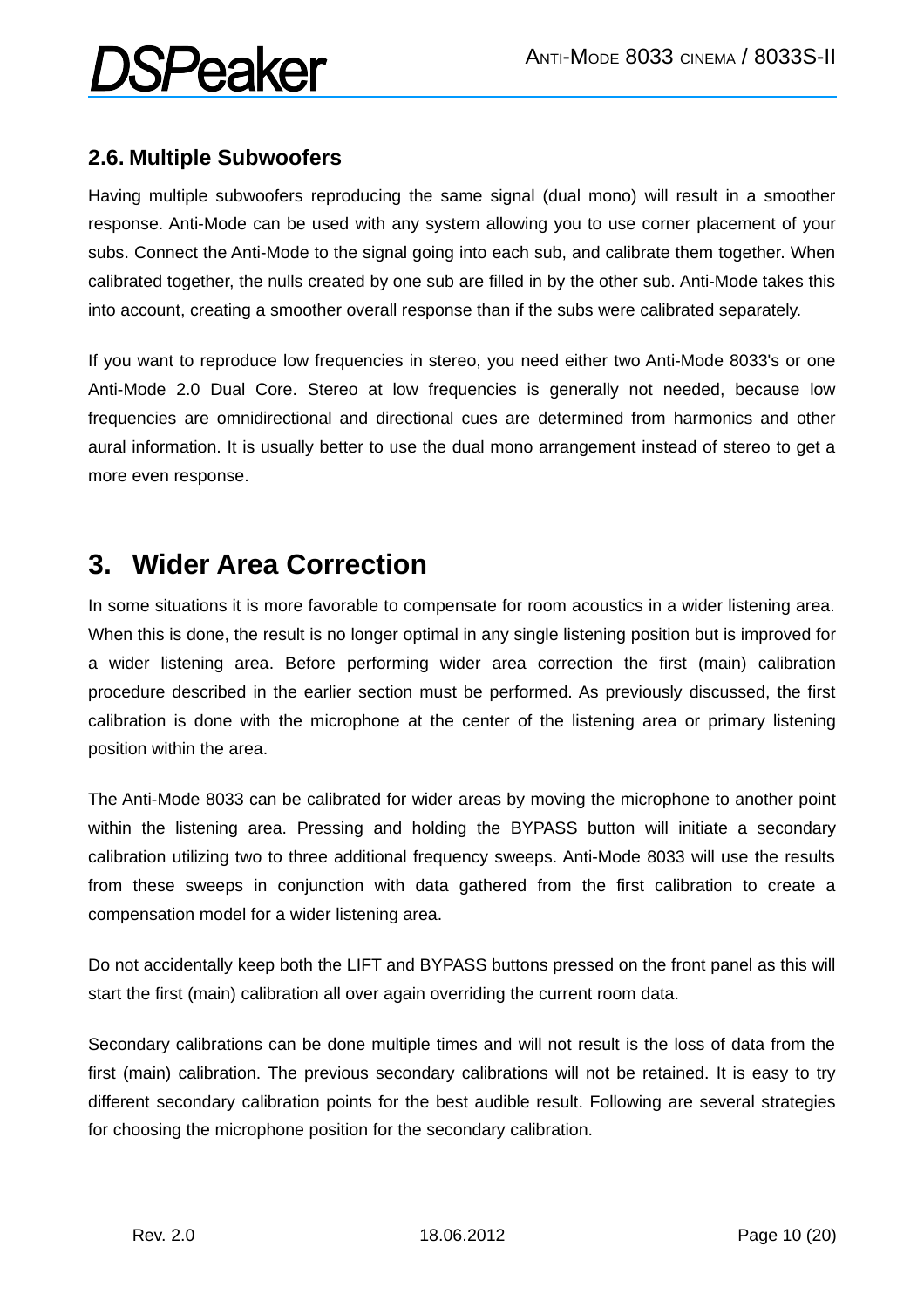#### **3.1. Strategy 1, "Compensation of the worst response point"**

When the first (main) calibration is performed at the primary listening position or at the center of the listening area, you can then evaluate the result by listening at different positions around the room.

If the result is not adequate at some location, that location can be used as a secondary calibration point. Also any location between the secondary point and the first point can lead to good results. Inevitably, the result will get less optimal at the first point, but is usually improved everywhere else, including the worst response point.

#### **3.2. Strategy 2, "Gradient compensation"**

If it is difficult to find the worst response point in the listening area, Gradient compensation is a good approach. Find the secondary calibration point by moving the microphone from the first calibration point toward the closest corner of the listening room by 40-90 cm (16 to 36 inches) and downwards (towards the floor) approximately 10-20 cm (4 to 8 inches).

Perform the secondary calibration with the microphone in this position. If the first calibration point was closer than a meter (39 inches) from the wall, the microphone should be moved only about 20-40 cm (8 to 16 inches) towards that wall for the secondary calibration.

The Gradient compensation method works well in removing the resonances arising from reflections between opposing walls or floor/ceiling (axial modes) for larger areas in a rectangular room.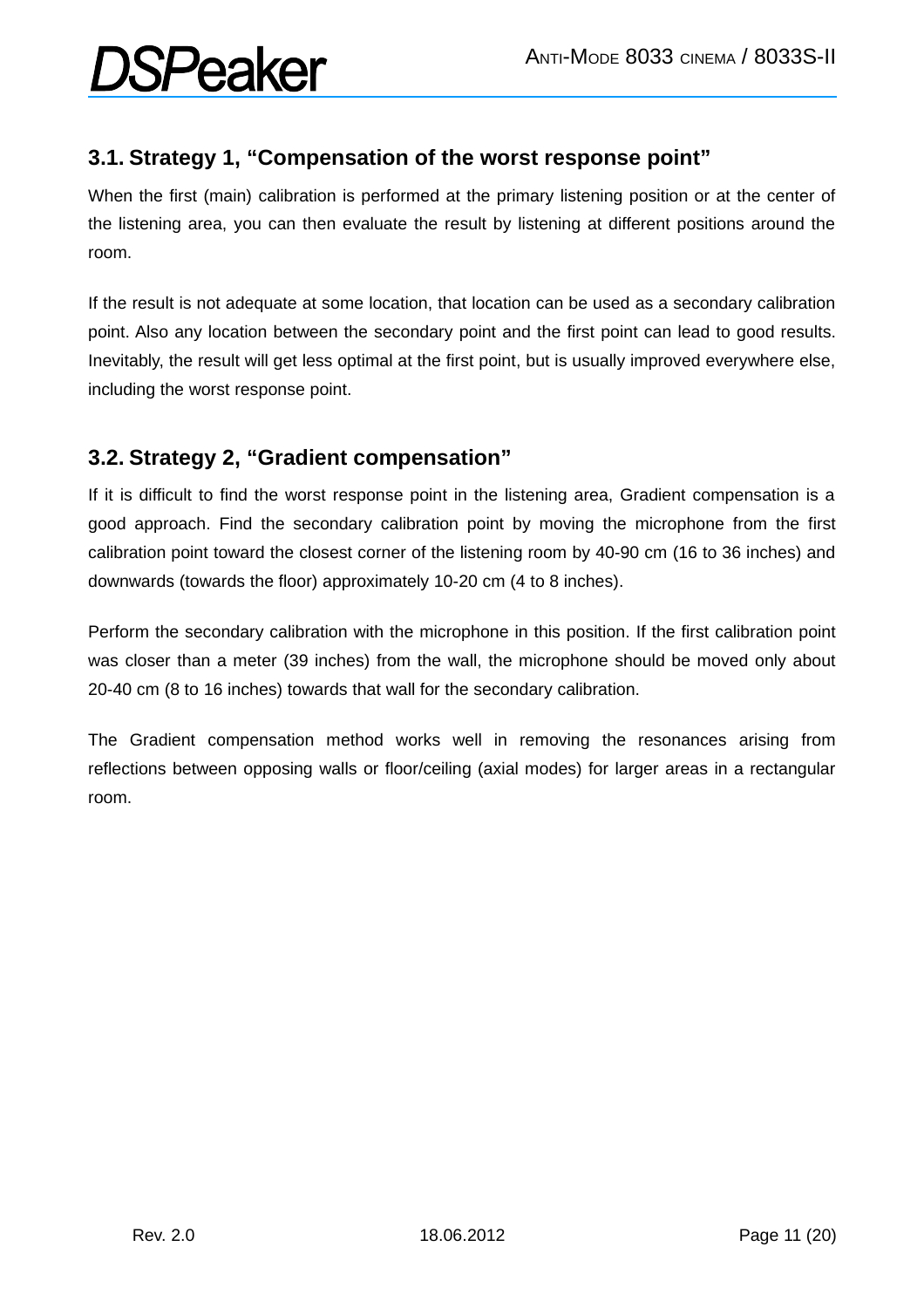### **4. Basic operation**

#### **4.1. Bypass mode**



If you want to compare the corrected and uncorrected operation, press the BYPASS button quickly. This will switch between bypass and normal mode. The first press will put Anti-Mode into bypass mode, which is also indicated by the

BYPASS LED being lit. If the Bypass mode is already active, the unit switches back to normal mode. In bypass mode no room corrections are active and user selected lifting EQ is turned off. Low-pass or dipole corrections remain active in bypass mode (8033S-II only).

#### **4.2. Lifting EQ**

The LIFT button switches between the EQ settings of Anti-Mode 8033. The settings are stored with a longer press of the LIFT button. A brief sound heard from the subwoofer after settings have been stored indicates that you should release the LIFT button.

#### **4.2.1. Flat**



The first EQ setting is "flat" or no lifting. Neither the LIFT25 nor LIFT35 LED are lit. In this setting, the target response is flat from 5Hz to 160Hz (8033 cinema) or 250Hz (8033S-II). This setting is automatically changed to Subsonic-Filter-Only

after the first (main) calibration. You can override this and save the new setting.

#### **4.2.2. Lifting 15-25Hz**



The second EQ setting is LIFT25. When the LIFT25 LED is lit, Anti-Mode boosts frequencies between 15 and 25Hz (max. 8dB at 20Hz). This will also activate a digital infrasonic filter, which will filter out frequencies below 10Hz, which can be

dangerous to ported subs without proper protection.

#### **4.2.3. Lifting 25-35Hz**



The third EQ setting is LIFT35. When LIFT35 LED is lit, Anti-Mode boosts frequencies between 25-35Hz (max. 8dB at 30Hz). As with LIFT25, the digital infrasonic filter is also activated.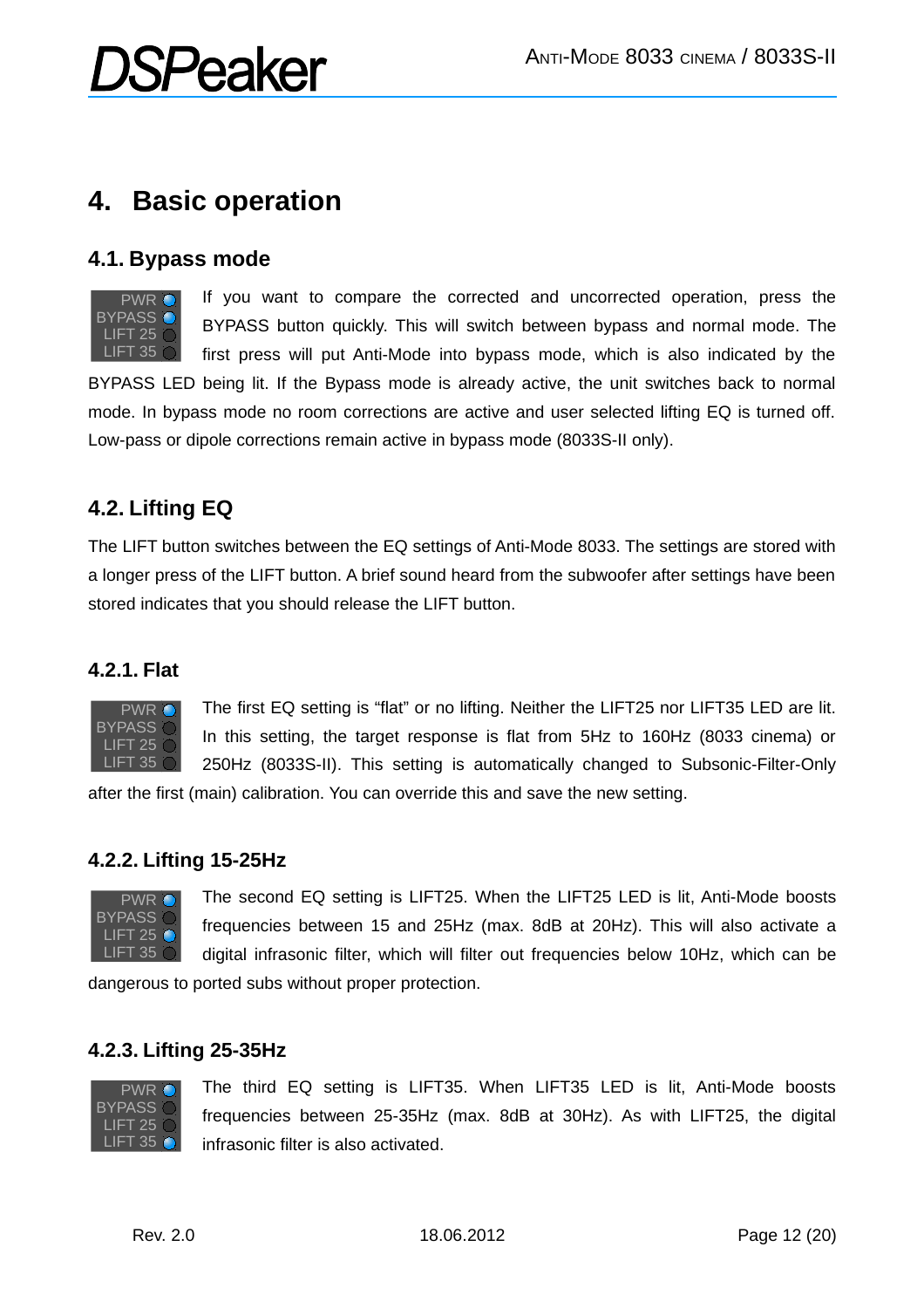#### **4.2.4. Subsonic Filter Only**

*SPeaker* 



A fourth EQ setting activates the digital subsonic filter without any lift. The Subsonic-Filter-Only mode is active when the LIFT25 and LIFT35 LEDs are dimly lit. The "flat" setting is automatically changed to this setting after the first (main) calibration.

#### **4.2.5. Lifting 20-30Hz (Anti-Mode 8033S-II)**



The Anti-Mode 8033S-II has an additional EQ setting. Quickly press the LIFT button until both LIFT25 and LIFT35 LEDs are fully lit. This mode gives about 8dB of lift at 25Hz. The digital infrasonic filter is also activated.

**All lifting modes decrease the overall level of the signal by 3 dB to reduce the risk of clipping / saturating the output signal. Listening tells you which one of the lifting settings gives best results. The 'flat' and 'subsonic-filter-only' settings are probably the best options for music, because they give the most accurate transient response.**

**Lift modes are not recommended when the dipole correction is active.**

#### **4.3. Input Level Warning**

If the input signal level in the Anti-Mode 8033's Analog to Digital Converter (ADC) is near the maximum input range, the user is warned in two phases. If the input signal level has only 3 dB of headroom remaining, the BYPASS LED will start flickering. If the level increases from this, the signal starts to saturate at the ADC input and harmonic distortion increases. If the input level reaches maximum, the LIFT35 LED starts flashing. When the input level is reduced the LEDs resume normal operation.

The input level warning is useful in optimizing the signal level that goes into the Anti-Mode. If the volume of your subwoofer is too high, the AVR's calibration may set unnecessarily low levels for the subwoofer output. This leaves much of the Anti-Mode's available input range unused and can cause an audible low level hum or noise from the subwoofer. This may be the case if your AVR indicates its subwoofer output level is below -3dB.

To take advantage of the full input range of the Anti-Mode, decrease the subwoofer volume and increase the output level from the pre-amplifier or AVR until you see only occasional 3dB warnings, then lower the volume a few dB.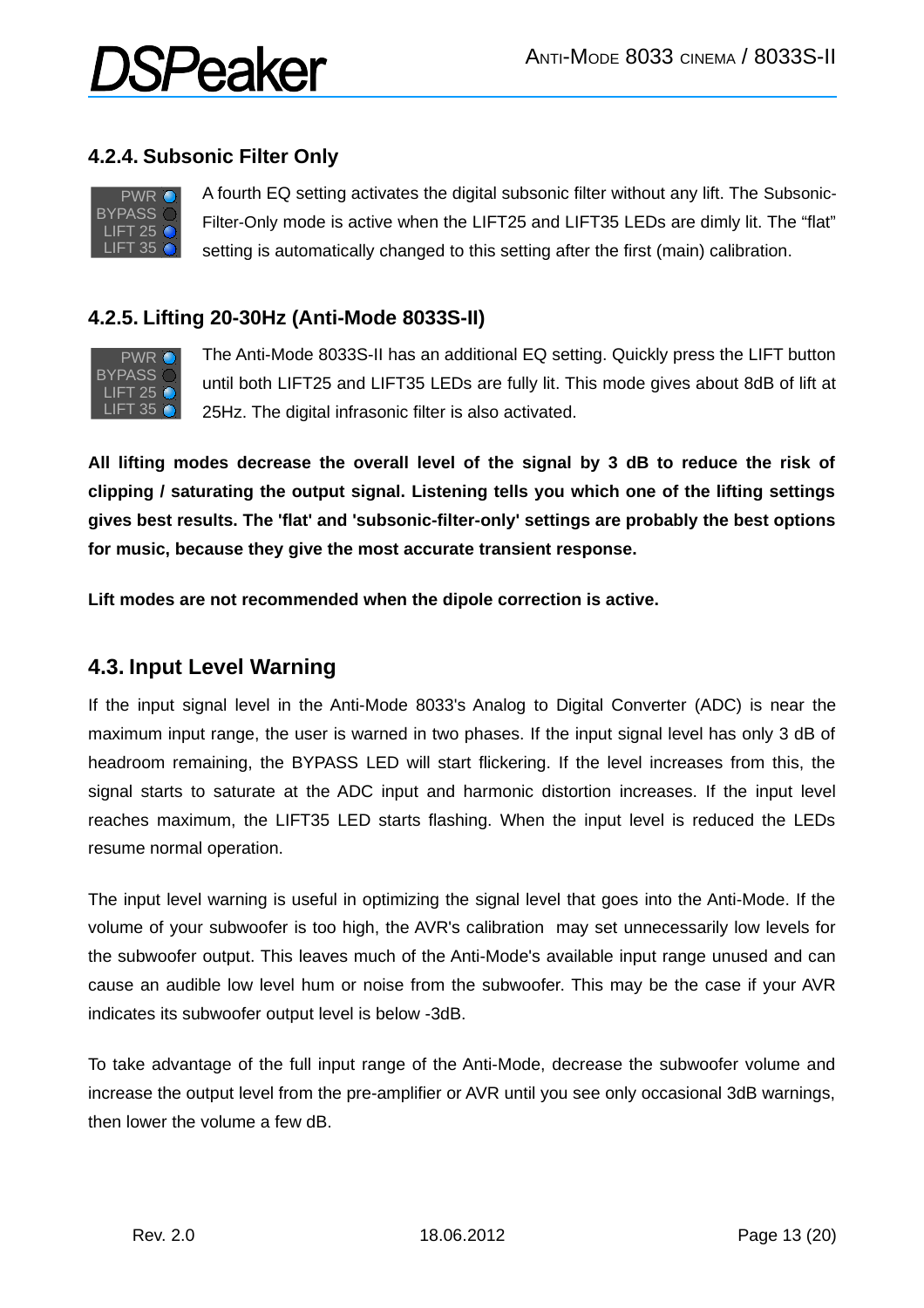The level warning is also active during calibration. During calibration the output level is decreased automatically if needed (microphone is saturated). The LIFT25 LED flashes to indicate the progress of calibration.

#### **4.4. Output Level Warning**

The new Anti-Mode correction will raise the overall level of the output depending on how drastic corrections were applied. This increase and an active lift mode can increase the output level in some frequencies so much that the signal gets saturated in the output. In this case the LIFT25 LED starts to flicker, and you should decrease the Anti-Mode 8033 input level or turn off lift mode.

#### **4.5. Powering Up and Down**

Anti-Mode 8033 cinema and Anti-Mode 8033S-II have almost no power-on and power-off transients, so you can easily power them on and off using a switchable power cord or the switchable power output from your AVR.

Anti-Mode also fades in when the signal starts, so it can be powered on without transients even while the audio signal is already applied to the input connector(s).

Because the Anti-Mode consumes very little power, you may choose to leave it powered on.

#### **4.6. Low-pass Filter Selection (Anti-Mode 8033S-II)**

Anti-Mode 8033S-II allows you to select additional filters that remain active while in bypass mode. Activate Neutral mode if you want to disable low-pass or dipole correction modes.

The low-pass filters are useful when the main speakers cannot reproduce very low frequencies and the system does not have an adjustable cross-over. You can then select the suitable low-pass frequency to match the natural roll-off point of the main speakers.

Dipole (open-baffle) subwoofers have a natural roll-off of 6dB per octave. If the subwoofer does not already have a correction circuit to counteract this, the bass will be lacking when the lower frequencies are reproduced. The dipole correction modes are designed to provide the necessary 6dB/octave boost to the lower frequencies. Because the dipole correction boost is also active during calibration (the lift modes are not), the Anti-Mode correction will work as it was intended and does not unnecessarily attenuate the higher bass frequencies when it tries to even out the response.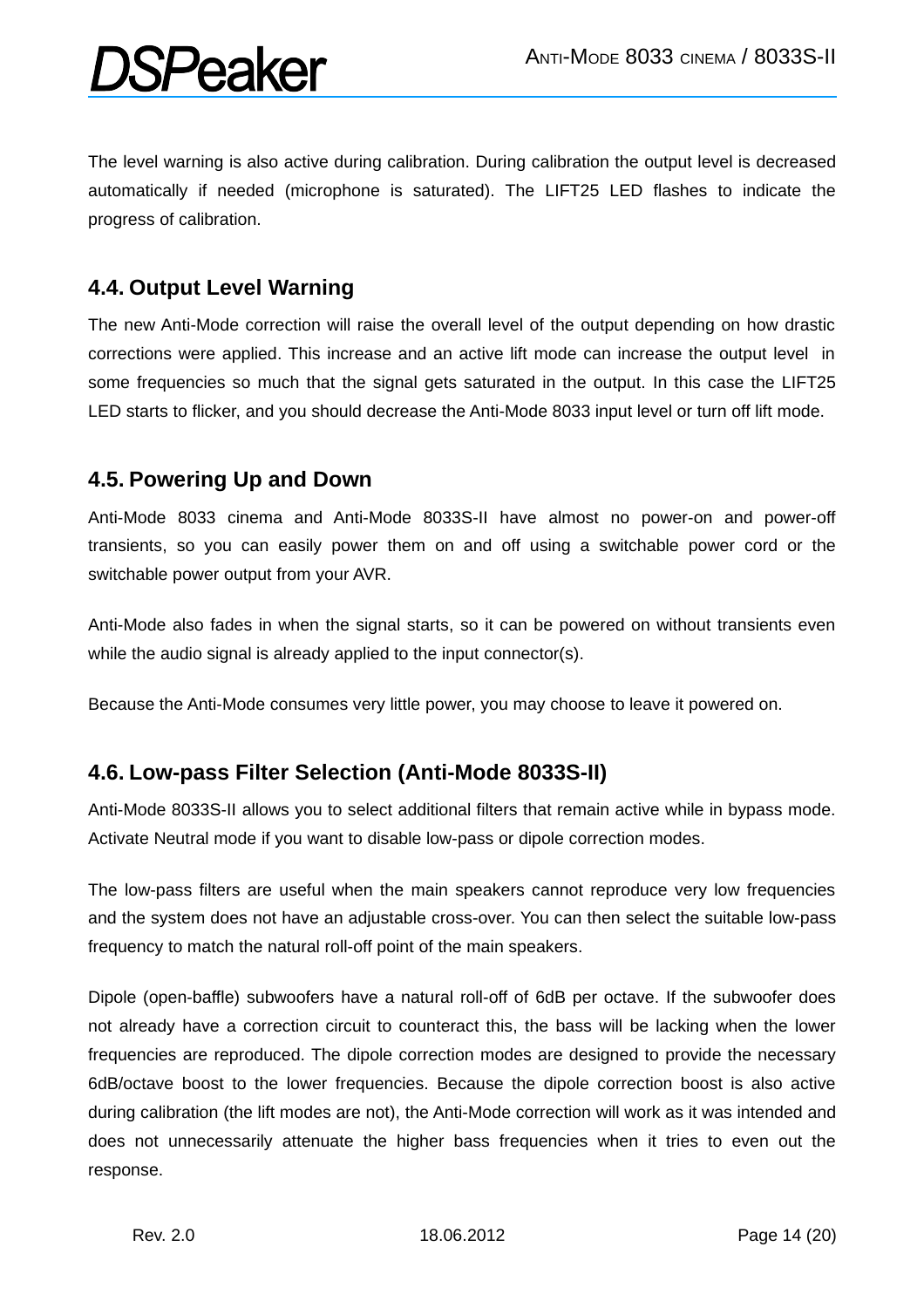#### **The filter selection mode is activated as follows.**

Activate bypass mode by pressing the BYPASS button.

- 1. Keep the LIFT button pressed until the power LED starts to flash, indicating filter selection mode.
- 2. A quick press of the LIFT button selects between the neutral mode and one of the 7 filter modes. The selected filter is immediately activated.
- 3. Keep the LIFT button pressed to save the filter selection. A short beep is heard after settings are saved and the filter selection mode has ended. Release the LIFT button.
- 4. Quickly pressing the BYPASS button in filter select mode returns the unit to normal mode, with the selected filter and bypass mode activated. If you now press and hold the LIFT button, the lift and filter setting will be saved.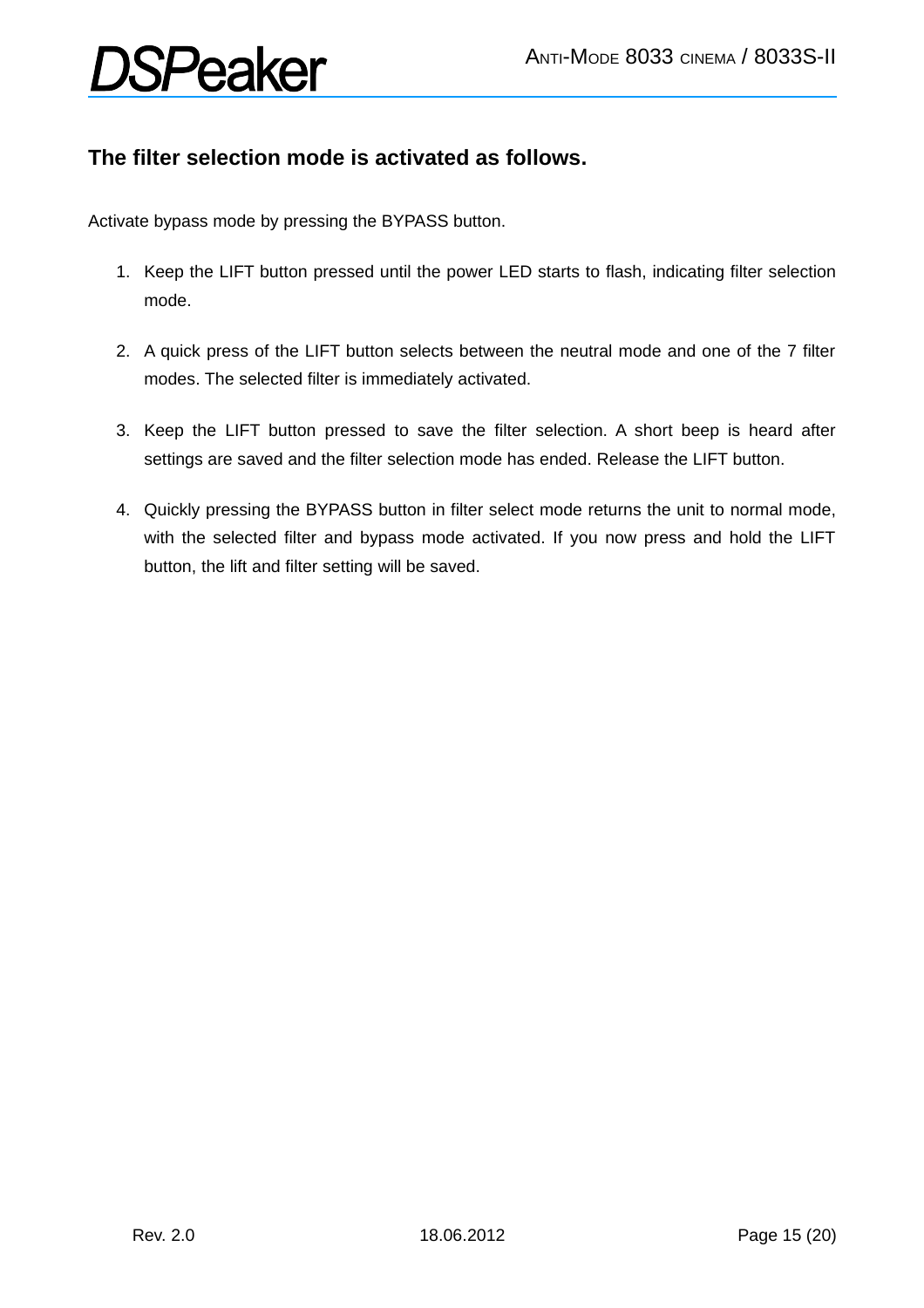### **LED indicators for filter modes (PWR LED flashes)**

| PWR<br>BYPASS<br>LIFT 25<br>.IFT 35                                | (OFF)                                         | Neutral mode                                                  |
|--------------------------------------------------------------------|-----------------------------------------------|---------------------------------------------------------------|
| <b>PWR</b><br>BYPASS<br>FT 25<br>.IFT 35                           | <b>BYPASS</b>                                 | Low-pass 60 Hz (-3 dB), $3rd$ order, 18 dB / octave           |
| <b>PWR</b><br>BYPASS<br>FT 25<br>IFT 35                            | <b>LIFT25</b>                                 | Low-pass 80 Hz (-3 dB), 3 <sup>rd</sup> order, 18 dB / octave |
| <b>PWR</b><br><b>BYPASS</b><br>LIFT 25 $\bullet$<br><b>LIFT 35</b> | <b>BYPASS</b><br>LIFT <sub>25</sub>           | Low-pass 100 Hz (-3 dB), $3rd$ order, 18 dB / octave          |
| <b>PWR</b><br>BYPASS<br>-125<br>35                                 | LIFT35                                        | Low-pass 120 Hz (-3 dB), $3rd$ order, 18 dB / octave          |
| PWR.<br>BYPASS<br>IFT 25<br>T 35                                   | <b>BYPASS</b><br>LIFT35                       | Low-pass 140 Hz (-3 dB), $3rd$ order, 18 dB / octave          |
| PWR<br>BYPASS<br>LIFT 25.<br>LIFT 35                               | LIFT <sub>25</sub><br>LIFT35                  | Dipole correction 20–140 Hz, 6 dB slope, with infrasonic      |
| PWR.<br>BYPASS<br>ີ 25<br>.IFT 35                                  | <b>BYPASS</b><br>LIFT <sub>25</sub><br>LIFT35 | Dipole correction 20–200 Hz, 6 dB slope, with infrasonic      |

If you are going to use the dipole modes with your subwoofer, activate and save the filter setting before Anti-Mode calibration. The dipole correction filters are active during calibration to correct the open-baffle subwoofer's natural attenuation of bass in the lower frequencies. Other modes do not affect calibration and can be activated and deactivated at any time.

Note: The calibration process always sweeps the entire 16-250Hz (Anti-Mode 8033S-II) range regardless of the filter selection.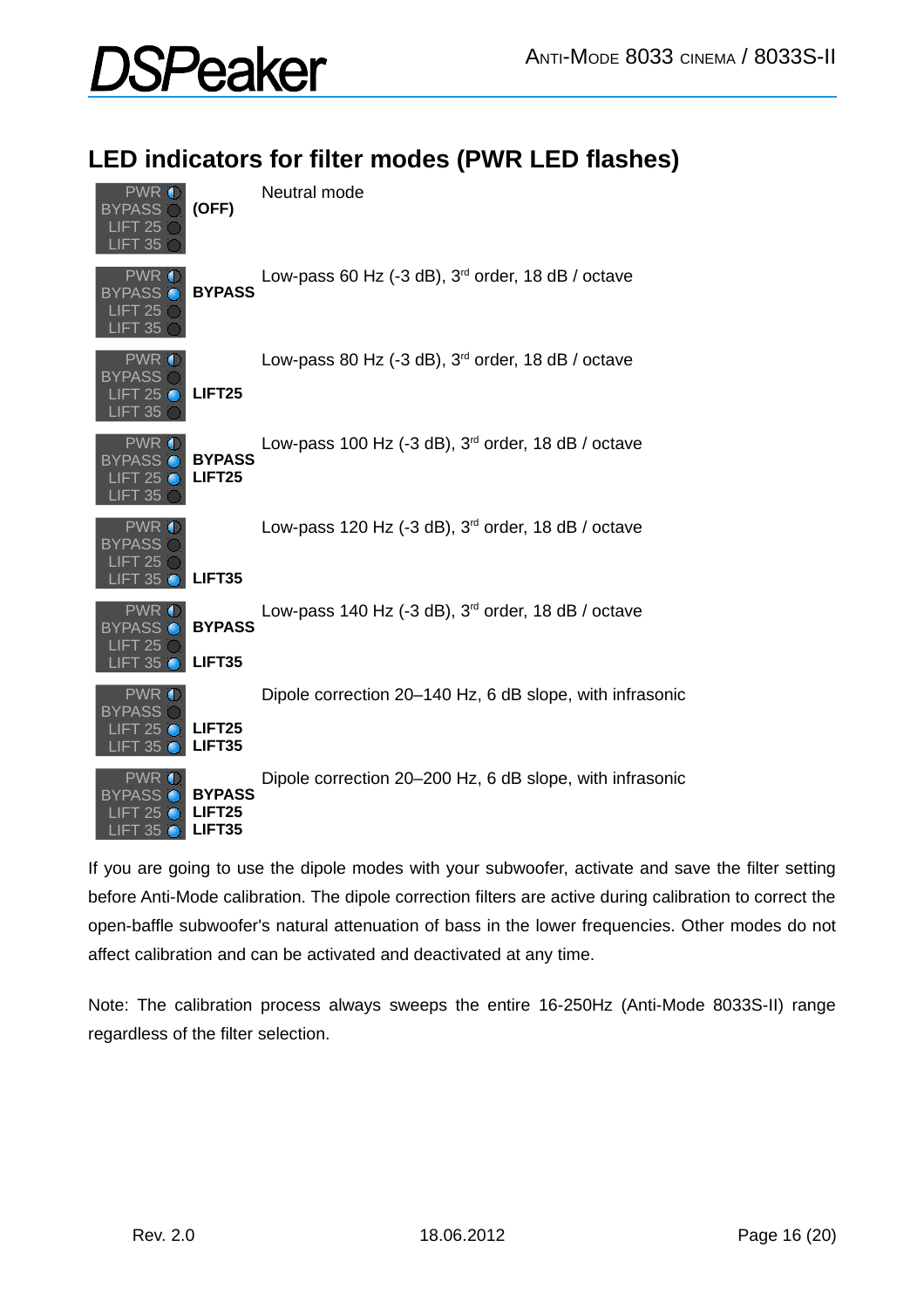### **5. Connection Examples**

| Basic Home Cinema Setup<br>RCA Input<br>Anti-Mo de 8033<br>00<br>A/V Receiver<br>$\circ\circ\circ$<br>Powered<br>su bwo ofer                                                                                                      | In a basic home cinema configuration, the<br>Anti-Mode 8033 cinema or the 8033S-II is<br>connected between the AVR / pre-amplifier<br>subwoofer<br>using<br>line-level<br>the<br>and<br>connections.                                                                                           |
|-----------------------------------------------------------------------------------------------------------------------------------------------------------------------------------------------------------------------------------|------------------------------------------------------------------------------------------------------------------------------------------------------------------------------------------------------------------------------------------------------------------------------------------------|
| 2.1 Stereo Setup with Subwoofer, No Sub-out In Receiver<br>eft RCAInput<br>Anti-Mode 8033 S-II<br>OO<br>Conventional<br>stereo system<br>Powered<br>subwoofer                                                                     | The dual line inputs of Anti-Mode 8033S-II<br>are used when connecting into a 2.1<br>stereo system which has only stereo pre-<br>outs available (no dedicated LFE or sub<br>output).<br>Anti-Mode 8033 cinema can be used, but<br>it requires an additional stereo to mono<br>converter cable. |
| Shared Subwoofer for Stereo & Home Theater<br>OSPeaker Stereo<br>Conventional<br>to Mono<br>Anti-Mode 8033 S-I<br>stereo system<br>Summing Cable<br>0 <sup>o</sup><br>A/V Receiver<br>Powered<br>$\circ \circ \circ$<br>subwoofer | The dual line inputs of the Anti-Mode<br>8033S-II also allows you to connect both a<br>home theater and stereo system at the<br>same time. An additional stereo-to-mono<br>converter cable is required.                                                                                        |
| Two Subwoofers (Dual Mono)<br>$\circ$<br>Anti-Mode 8033<br>Powered<br>subwoofer<br>$\circ$<br>Powered<br>subwoofer                                                                                                                | subwoofers<br>Two<br>be<br>more<br>can<br>or<br>connected using a splitter Y-cable, or<br>by<br>using the inverted-phase output of the<br>8033S-II and inverting phase on the subs<br>connected to it.<br>more connection<br>examples<br>See<br>at<br>www.dspeaker.com.                        |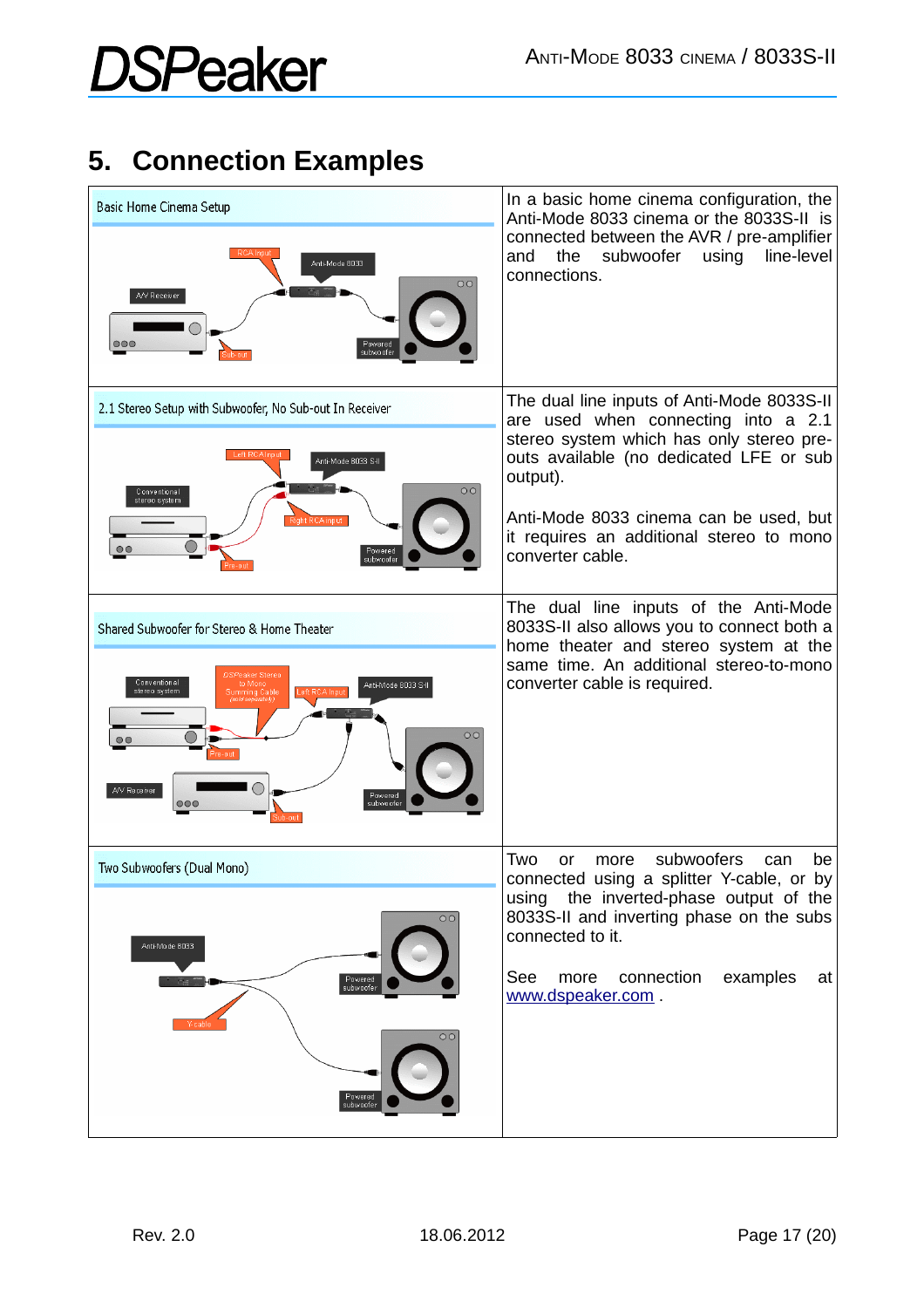### **6. Frequency Responses**

#### **6.1. Lift and Subsonic**

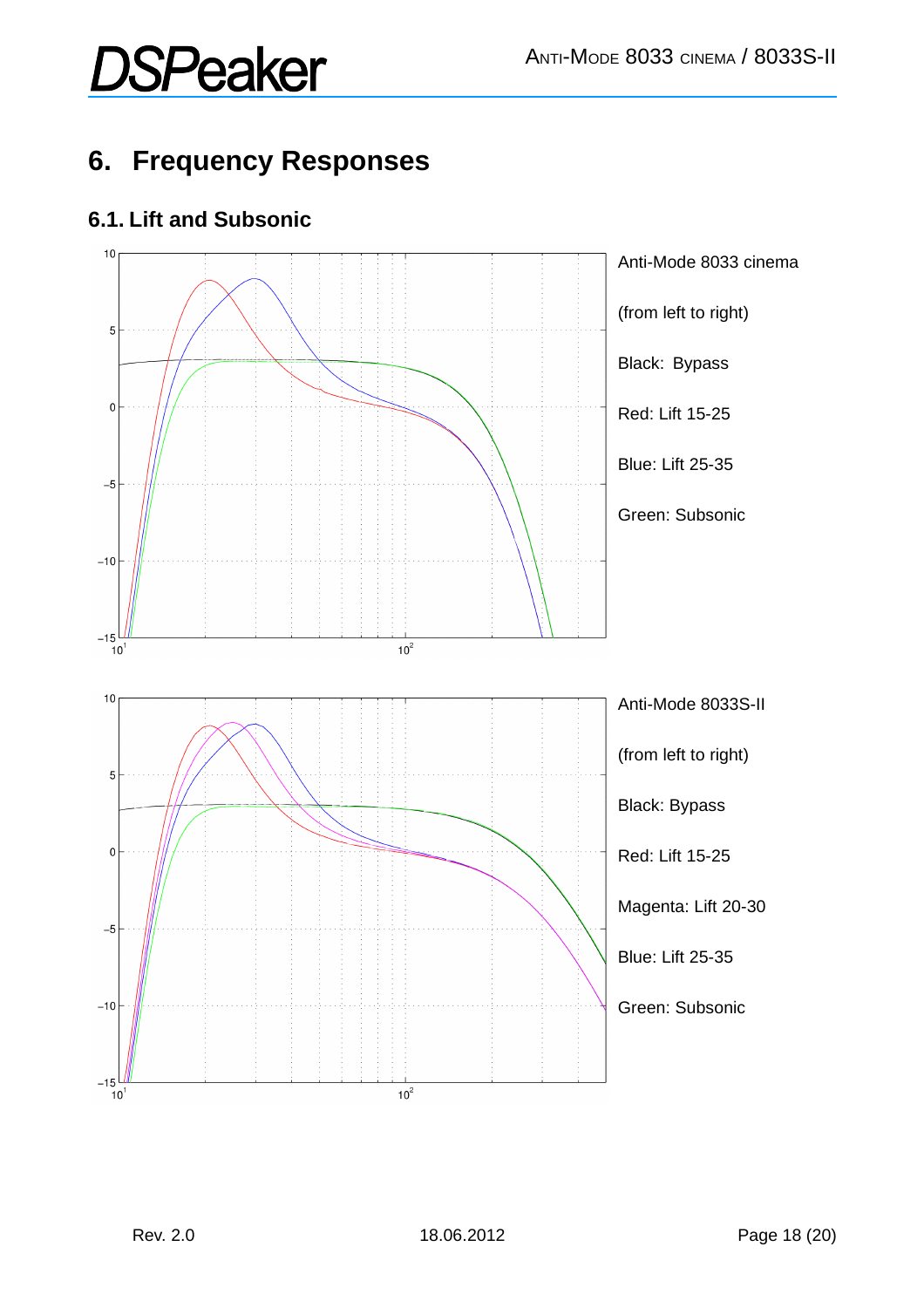#### **6.2. Low-pass Filter Responses (Anti-Mode 8033S-II)**



#### **6.3. Dipole Correction Responses (Anti-Mode 8033S-II)**



Anti-Mode 8033S-II dipole correction responses

(from right to left)

Black: Neutral Blue: 200 Hz Red: 140 Hz

Note: These are not target or house curves.

The dipole correction acts first to compensate the natural 6dB / octave roll-off of a dipole subwoofer. This pre-adjusted response is then measured and straightened by the Anti-Mode algorithm.